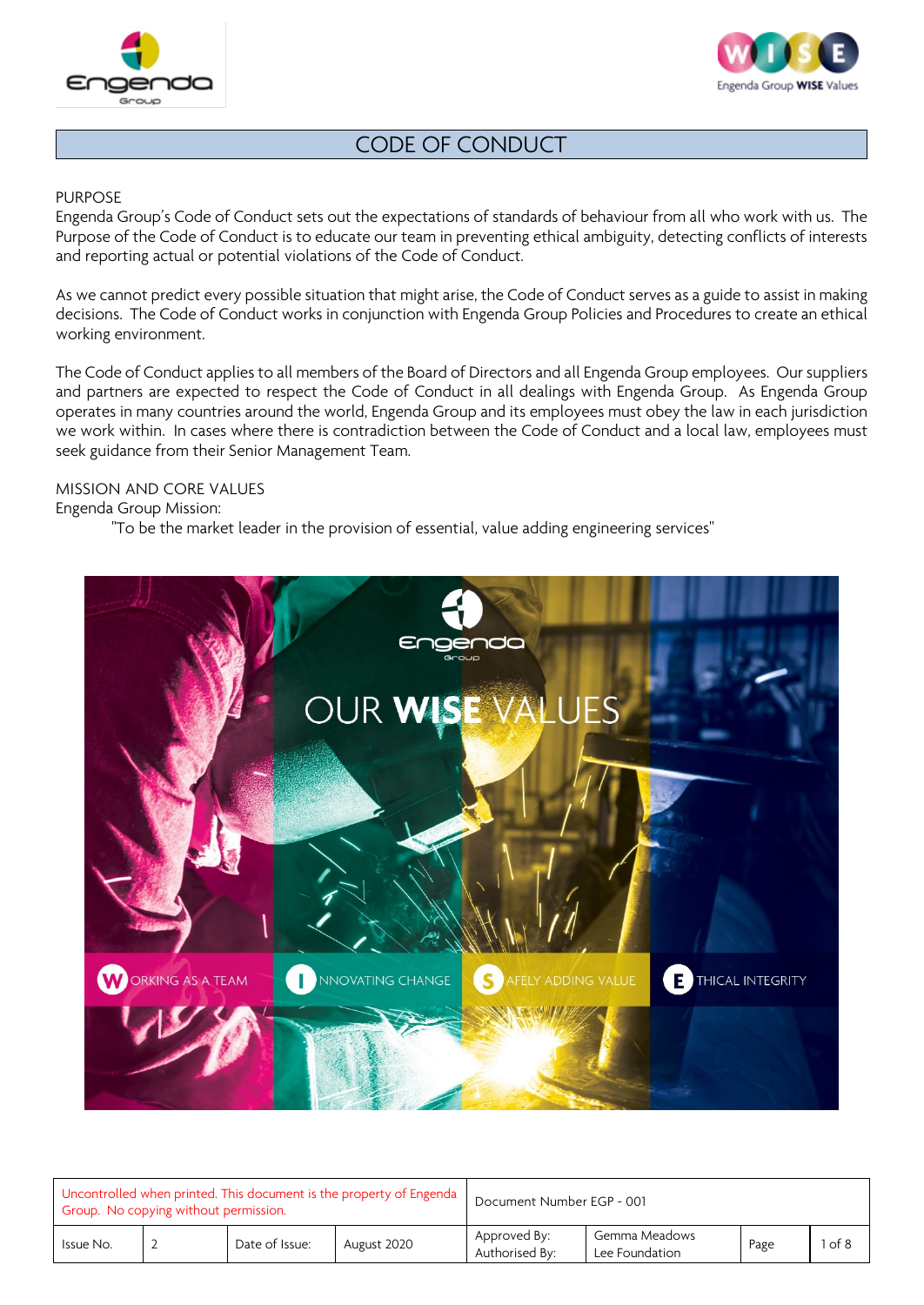



## UPHOLDING THE CODE OF CONDUCT

The Code of Conduct has been written by the Board of Directors and each member is fully committed to upholding the standards set out within it. The Board of Directors have set in place an internal audit, risk assessment and monitoring process to test the effectiveness of the Code of Conduct. The standards expected of all team members are clearly set out and apply at all Engenda Group locations, even if superior to local legislative requirements. Training and adequate communication will be given to all employees.

## Expectations of Management

Managers within Engenda Group are expected to:

- Know the Code of Conduct in detail and actively promote it in the workplace
- Lead by example, providing a model of high standards and creating an appropriate work environment
- Be vigilant in detecting, preventing and responding to violations of the Code of Conduct
- Assist with senior management in the investigation and closing out of violations
- Protecting team members who report violations from retaliation
- Involving the appropriate authorities, if necessary, at the appropriate time

## Expectations of all employees and workers:

Employees are expected to be the custodians of Engenda Group's reputation. Every employee is expected to comply with the Code of Conduct, policies and procedures, applicable laws and industry standards. Employees within Engenda Group are expected to:

- Understand the Code of Conduct and how it applies to your job role
- Take full responsibility for acting within the guidelines of the Code of Conduct
- Always make decisions with the Code of Conduct in mind
- Always act in good faith, reporting concerns to the appropriate person as soon as possible
- Participate with honesty and integrity in Code of Conduct investigations

### Expectations of external business partners and stakeholders:

Engenda Group chooses its business partners carefully. We encourage our business partners to adopt similar high standards of ethical conduct to those contained within our Code of Conduct. If you are responsible for a business relationship with an external business partner or stakeholder you should ensure they meet our standards.

### Testing whether the code applies

It may not always be clear when the Code of Conduct applies. In such cases there are a series of questions that can help you decide on the best course of action:

- Is this situation illegal?
- Is this situation dishonest or unfair?
- Would I be embarrassed if my family and/or friends were aware of my participation in this situation?
- Would our stakeholders be aggrieved if they knew of this situation?
- Is this situation covered in any section of the Code of Conduct?

If the answer to any of the above is "yes" then the spirit of the Code of Conduct should be applied.

| Uncontrolled when printed. This document is the property of Engenda  <br>Group. No copying without permission. |  |                |             | Document Number EGP - 001      |                                 |      |            |  |
|----------------------------------------------------------------------------------------------------------------|--|----------------|-------------|--------------------------------|---------------------------------|------|------------|--|
| Issue No.                                                                                                      |  | Date of Issue: | August 2020 | Approved By:<br>Authorised By: | Gemma Meadows<br>Lee Foundation | Page | $2$ of $8$ |  |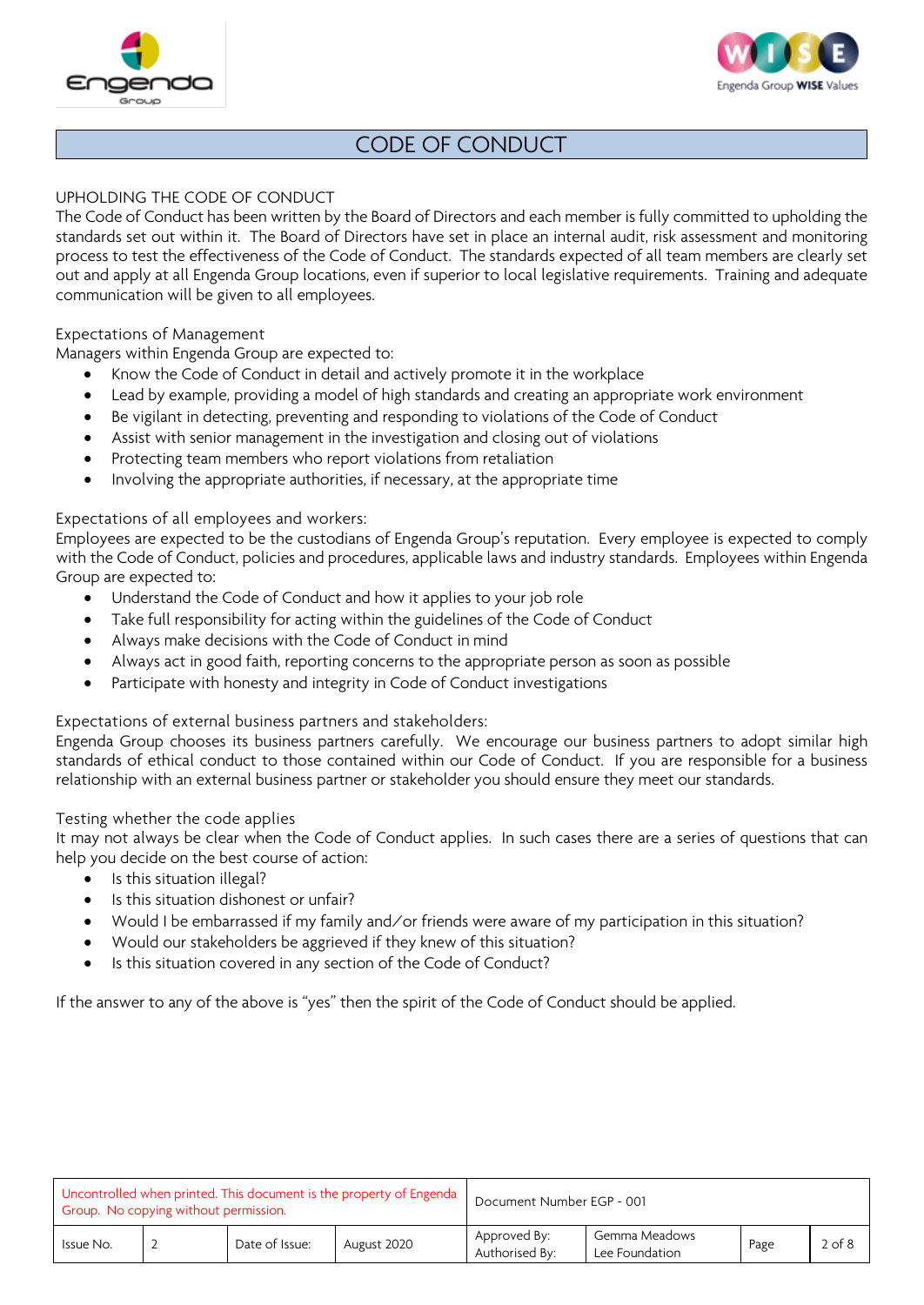



## GOVERNANCE OF THE CODE OF CONDUCT

Every situation is different and our Code of Conduct cannot anticipate them all. As such we rely on our team members to make good choices and ask for help if ever they are in doubt. If you find yourself in a situation where you are not comfortable, you must speak up and promptly report any potential or actual violations of our Code of Conduct. If you find yourself in a situation where the code of conduct applies, you should as a minimum apply the guidance contained within the code. If you have any questions or issues, you should speak promptly with:

- Your supervisor
- Your Human Resource representative
- Engenda Group Managing Director
- Any member of the Board of Directors

In most cases, your supervisor should be able to manage the issue, however if a violation of the code is not resolved, please escalate it to another person listed above. All cases will be managed sensitively. Where possible, confidentiality and anonymity will be maintained and Engenda Group will keep those who report a violation informed about the action taken as a result of their report. Employees will not be penalized in any way for reporting a Code of Conduct violation in good faith.

### Penalties for failing to follow the Code of Conduct

Violations of the Code of Conduct can lead to loss of business, reputational damage, legal action, fines and other legal action against the business. Engenda Group takes violations of the Code of Conduct seriously. Failure to follow the Code of Conduct may lead to disciplinary action up to and including dismissal, which will be commensurate with the level of violation. Those who break the law may find themselves and the Company subject to civil or criminal liability.

#### Engenda Group Ambassador

We expect all employees, contractors and anyone with responsibility for acting on behalf of Engenda Group to operate as an Engenda Group Ambassador. This means protecting the reputation of Engenda Group by upholding our Code of Conduct. Knowing the expectations of you is the first step. Being an Engenda Group ambassador also means putting the needs of the business first in everyday decision making. Our team operates in all corners of the globe. Laws, customs and practices will inevitably vary but Engenda Group's standards must be taken as the minimum acceptable. Whether working away or at home, all employees are expected to uphold our standards when representing Engenda Group.

Doing the right thing is not always easy. We expect to continually improve the way we operate and this involves open and honest communication and listening to the feedback of our team and stakeholders. If you can support the improvement of Engenda Group, please let us know.

| Uncontrolled when printed. This document is the property of Engenda<br>Group. No copying without permission. |  |                |             | Document Number EGP - 001      |                                 |      |            |  |
|--------------------------------------------------------------------------------------------------------------|--|----------------|-------------|--------------------------------|---------------------------------|------|------------|--|
| Issue No.                                                                                                    |  | Date of Issue: | August 2020 | Approved By:<br>Authorised By: | Gemma Meadows<br>Lee Foundation | Page | $3$ of $8$ |  |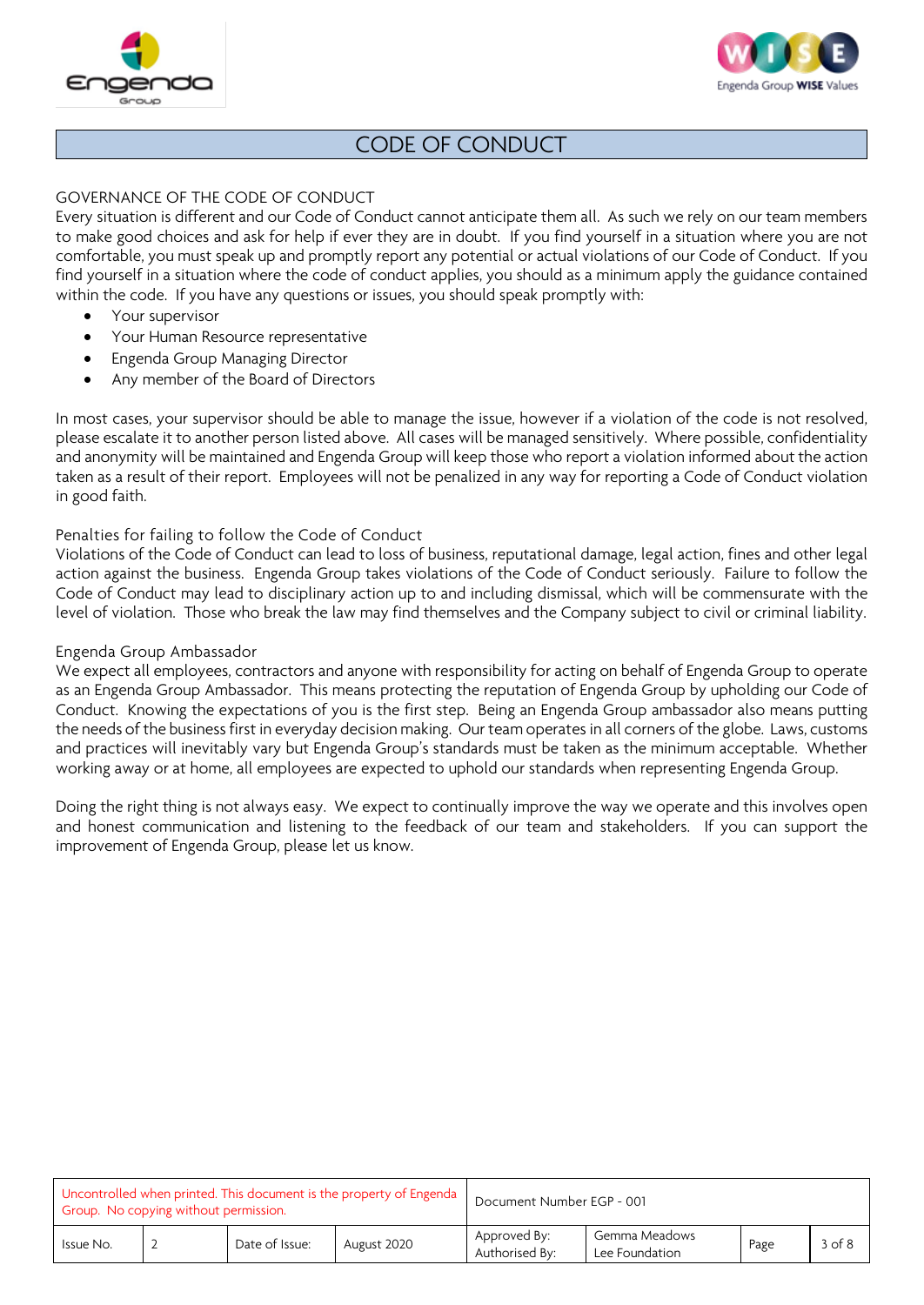



### BUSINESS PRACTICES

This section guides how we conduct our business and informs our decision-making processes. Human rights are universal and every person deserves to be treated with dignity and equality. Engenda Group believes business have a duty to respect and uphold human rights and with this in mind, has created business practices that create diverse and inclusive workplaces, invest in communities, and also engage employees to promote collective action. Our working practices are in line with the ten principles of the United Nations Global Compact.

#### Employment

Engenda Group respects the obligations it has in employing people and understands that achieving our mission is based on attracting and retaining the best people. For this reason, the core of our employment practice is fair and reasonable treatment of employees.

Engenda Group will ensure all employment practices are legal and moral. Engenda Group operates safe working environments and educates all team members about the part they play in maintaining this. Employees have freedom of association and so are able to raise issues or queries through their representatives. Engenda Group expects employees to contribute fairly and uphold their part of the employment relationship. To support this, Engenda Group has a robust recruitment process to ensure the right people are placed in the right roles and Engenda Group invests in training and development of all team members to ensure they have the right skills for the role.

Engenda Group ensures our working hours and remuneration packages are fair. Engenda Group is committed to ensuring a fair disciplinary practice, where all employees have the opportunity to answer allegations before disciplinary action is taken.

#### Equal Opportunities

Engenda Group recognise the importance of inclusive business practices. Our approach to equal opportunities and the avoidance of discrimination at work applies to all aspects of employment with us and service provision from us, including recruitment, pay and conditions, training, appraisals, promotion, conduct at work, disciplinary and grievance procedures, and termination of employment. We are committed to removing barriers for any section of society. We strive to collaborate with all our stakeholders to ensure we honour this commitment. We believe we engineer change best when we have a diverse range of perspectives within the decision-making process. We encourage our team members to use their unique experience and individual character to improve our business practices.

All candidates, employees, workers and clients will receive equal treatment regardless of age, disability, gender reassignment, marital or civil partner status, pregnancy or maternity, race, colour, nationality, ethnic or national origin, religion or belief, sex or sexual orientation (Protected Characteristics). Our Equal Opportunities Policy applies to all employees, officers, consultants, contractors, interns, casual workers, agency workers training delegates and clients.

Engenda Group encourages all team members and clients to be vigilant against all types of discrimination. Engenda Group conditions of service, benefits and facilities are reviewed regularly to ensure that they are available to all who should have access to them and that there are no unlawful obstacles to accessing them. Engenda Group encourages open communication so that any team member or partner can identify and escalate a violation of this or possible improvement to this.

#### Bullying and Harassment

Bullying and Harassment pollutes the working environment and can have a devastating effect on the health, confidence, morale and performance of those affected by it. It may also have a damaging effect on other employees not themselves the object of unwanted behaviour who are witness to it or who have knowledge of the behaviour. Engenda Group take a zero-tolerance approach to bullying and harassment. All employees are entitled to a working environment which respects their personal dignity and which is free from such objectionable conduct. Bullying and Harassment is a disciplinary offence and it will normally be treated as gross misconduct.

| Uncontrolled when printed. This document is the property of Engenda<br>Group. No copying without permission. |  |                |             | Document Number EGP - 001      |                                 |      |            |  |
|--------------------------------------------------------------------------------------------------------------|--|----------------|-------------|--------------------------------|---------------------------------|------|------------|--|
| Issue No.                                                                                                    |  | Date of Issue: | August 2020 | Approved By:<br>Authorised By: | Gemma Meadows<br>Lee Foundation | Page | $4$ of $8$ |  |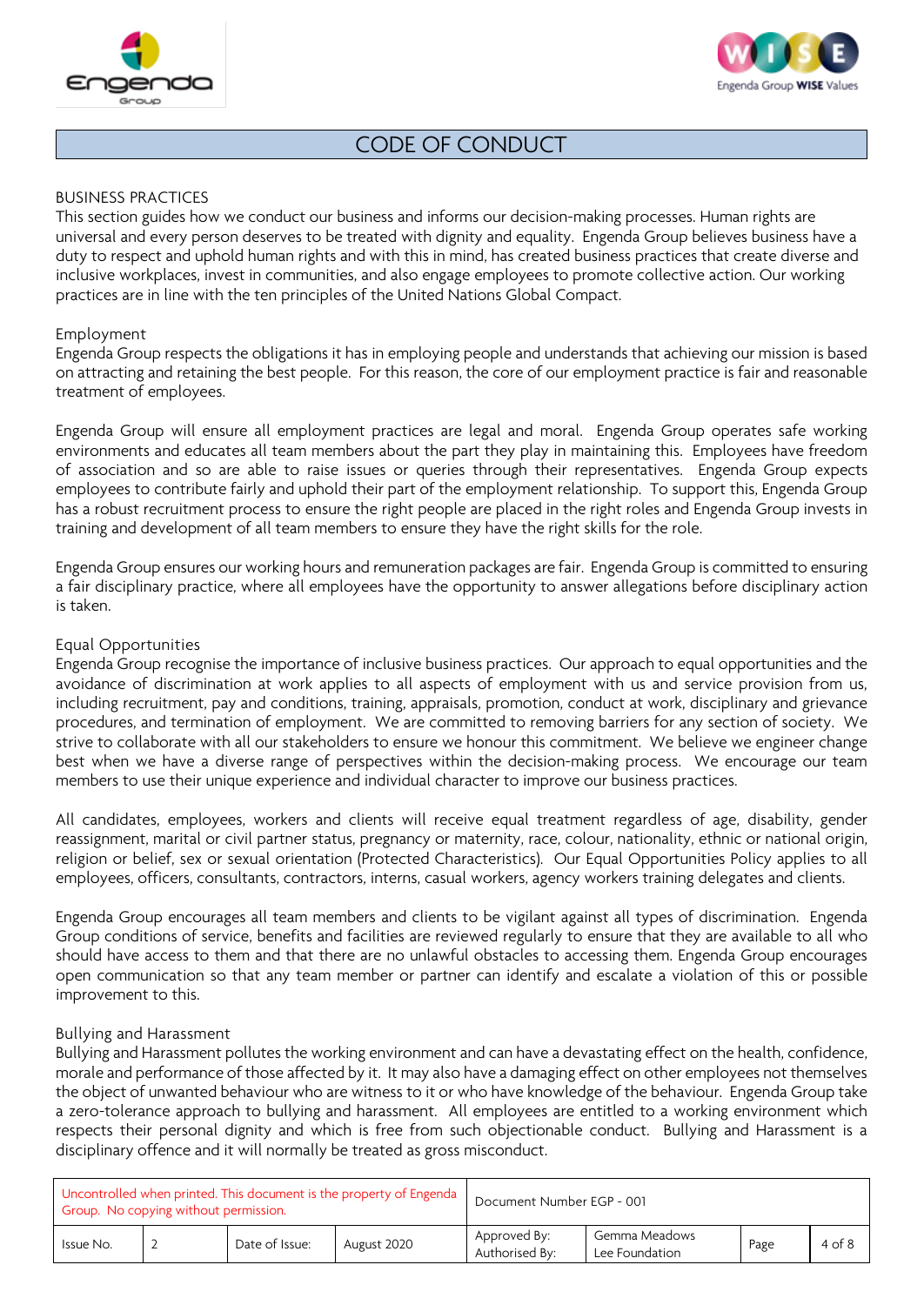



Prevention of child labour, forced labour, bonded labour or involuntary prison

We are committed to ensuring that there is no form of modern slavery or human trafficking in any part of our business, including our supply chain. Our Anti-Slavery Policy reflects our commitment to acting ethically and with integrity in all our business relationships and to enforcing effective controls to detect and eliminate it. Our recruitment process includes adequate checks to ensure the prevention of child labour, forced labour, bonded labour or involuntary imprisonment. Our Procurement Department operates an Approved Vendor List which involves a prequalification process that requires commitment to Modern Slavery legislation. Engenda Group chooses all business partners carefully, including recruitment specialists, to ensure they uphold the same high standards, regardless of geography. Engenda Group team members are aware of our commitment and their responsibilities to support this undertaking.

### Health, Safety and the Environment

Engenda Group aims to deliver a sustainable world class health, safety and environmental performance that results in zero harm to our stakeholders and environment. We believe this underpins our competitiveness in the market where customers rightly view health, safety and environment as a decisive factor in selection of suppliers. Engenda Group commits to upholding all applicable laws and regulations. We adopt standards, procedures and management systems to ensure our operations are managed in a safe, sustainable and ecological way. We focus on reducing our environmental impact, considering pollution, waste and impacts on biodiversity. Where possible we invest in environmental improvement. Our emergency planning process ensures we are equipped to deal with emergency situations

#### Sustainability

In pursuit of achieving zero harm to our stakeholders and the environment, Engenda Group works towards sustainable procurement. Our Procurement Team operates with a view to achieving sustainable waste management, raw material usage, water usage, greenhouse gas management, energy usage and wherever possible collaborates with others to reduce our overall impact. All employees are expected to play their part in achieving sustainable procurement. We encourage all employees to make good choices when ordering everything from office stationery through to high end machinery.

### Company Property

Engenda Group property should only be used for legitimate business purposes. Company property includes computers, tools, cars, phones, intellectual property, business records, company money, company facilities etc. All employees are expected to take good care of Company property and not allow it to be misused by others. All damages and losses should be reported immediately.

### Intellectual Property

Intellectual property includes trademarks, domain names, patents, industrial designs, copyrights and trade secrets. Employees have a duty to protect Engenda Group's intellectual property, and respect that of others. Subject to applicable laws, any inventions or discoveries made in the course of employment are Engenda Group's property. Intellectual property is considered confidential information.

#### Business Records and Information Management

Engenda Group's Management System ensures records are kept in a fair and accurate manner. We will comply with all legal reporting requirements. It is never acceptable to falsify business records and doing so can be considered gross misconduct or even illegal in certain circumstances. Employees are expected to manage, store, archive and dispose of records in accordance with internal policy and legal requirements.

External Communications and Social Media

| Uncontrolled when printed. This document is the property of Engenda<br>Group. No copying without permission. |  |                |             | Document Number EGP - 001      |                                 |      |            |  |
|--------------------------------------------------------------------------------------------------------------|--|----------------|-------------|--------------------------------|---------------------------------|------|------------|--|
| Issue No.                                                                                                    |  | Date of Issue: | August 2020 | Approved By:<br>Authorised By: | Gemma Meadows<br>Lee Foundation | Page | $5$ of $8$ |  |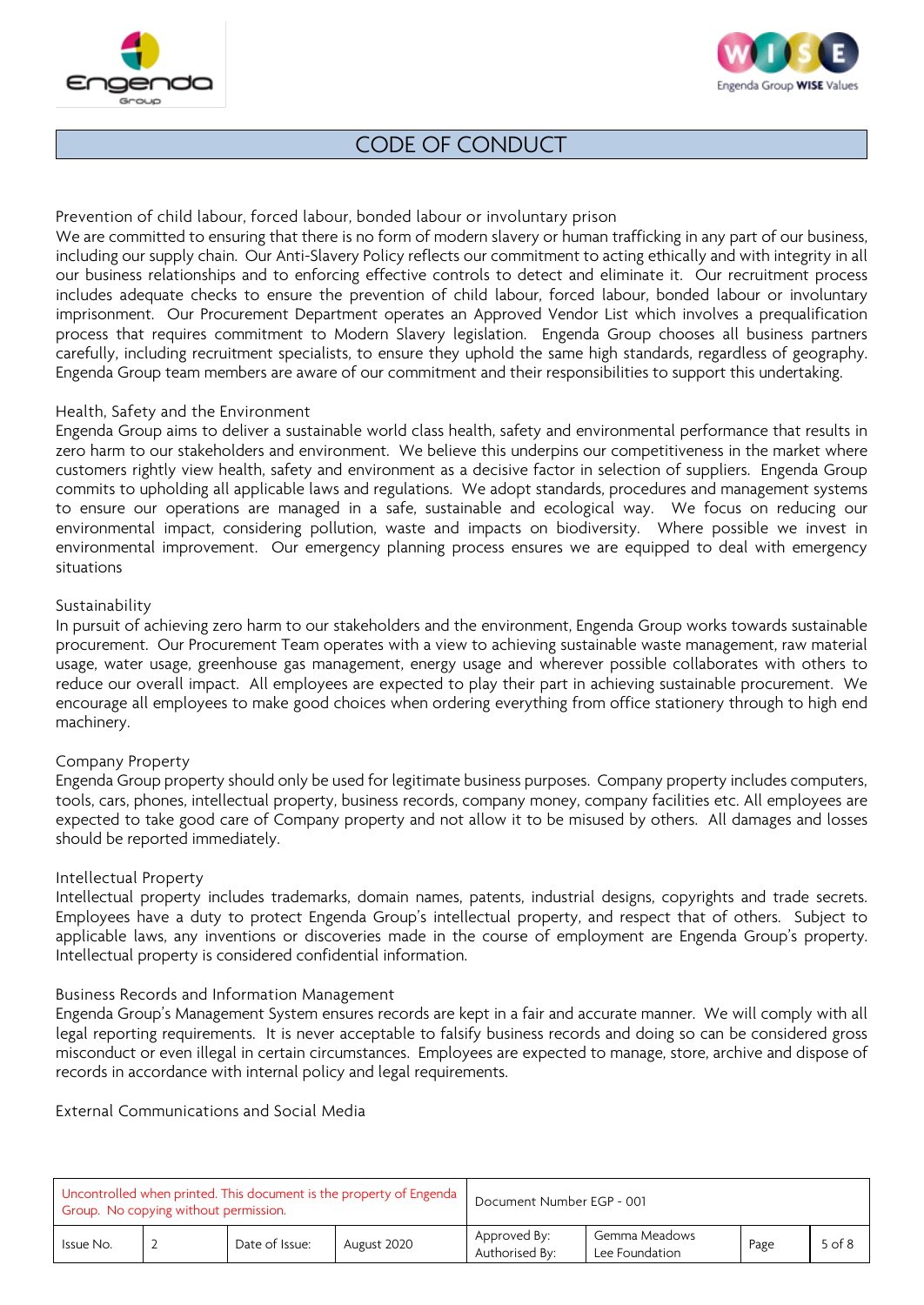



In today's interconnected world it is essential to carefully manage communications with our stakeholders and the wider public. Our day to day contact with third parties is managed via our management team and any official enquiries should always be redirected to an appropriate person.

All users of Engenda Group's email system are expected to exercise care to ensure all sent items comply with business standards. As email is susceptible to interception, additional security measures should be taken when transmitting sensitive information. All external mail sent on business stationery or via the email system is representative of the Company and so it is essential that the tone, content and intent is professional.

Engenda Group has its own presence on social media which aims to promote the company, our services, our products and our people. Employees and stakeholders are invited to join us on social media. We expect a professional interaction on all our social media channels. This is not the place for employees to air internal grievances; in such instances, employees are required to utilise internal mechanisms such as the grievance policy. Employees with their own presence on social media should exercise care not to bring the Company into disrepute. For example, employees must not give their personal opinion as if it were that of Engenda Group. All employees are expected to exercise good judgement when using social media.

#### Confidentiality

Confidential information is information belonging to Engenda Group that is not in the public domain. It can include information obtained from third parties or under a non-disclosure agreement. Confidential information should never be disclosed to anyone other than the intended person(s) unless legally compelled to do so. Employees are expected to take due care so not to inadvertently disclose confidential information.

#### Whistle Blowing

Our commercial integrity is of the upmost importance. We are committed to operating with honesty and integrity at all times and expect all employees to play their part. As such we aim to avoid the need for anyone to become a whistle blower. However, if employees feel they have no other choice, they are protected in law when raising an issue as long as they do so in good faith.

### Conflict of Interest

Engenda Group respects the right of all team members to have a private life. Where an employee's private life may present a conflict of interest with their responsibilities to Engenda Group, whether real or perceived, they have a duty to inform Senior Management immediately so that an assessment of the impact can be made. Employees must not compromise themselves or the reputation of Engenda Group. Conflicts of Interest can present in many different forms, for example via a personal relationship with customers, suppliers or competitors, through access to information that could be seen to affect decision making or by interfering with your ability to perform your duties. In many instances, simple disclosure of the conflict is enough to resolve the issue. In complex cases, further action may be required.

#### Political Activity

Being an employee of Engenda Group does not exclude you from engaging in legitimate political activity. You must however, ensure that you separate your personal political views from that of Engenda Group. All political activity must be conducted in your own time, and must not use Engenda Group resources. Employees should take care not to bring the reputation of Engenda Group into disrepute through their political activity. Employees who intend to run for political office are advised to speak with a member of the Board to discuss the impact your political involvement may have.

### Bribery and Corruption

Engenda Group employees are strictly forbidden from offering or accepting any form of illegal or improper payments. Employees of Engenda Group must never authorise or make a payment, favour or gift to a person in a position of

| Uncontrolled when printed. This document is the property of Engenda<br>Group. No copying without permission. |  |                |             | Document Number EGP - 001      |                                 |      |            |  |
|--------------------------------------------------------------------------------------------------------------|--|----------------|-------------|--------------------------------|---------------------------------|------|------------|--|
| Issue No.                                                                                                    |  | Date of Issue: | August 2020 | Approved By:<br>Authorised By: | Gemma Meadows<br>Lee Foundation | Page | $6$ of $8$ |  |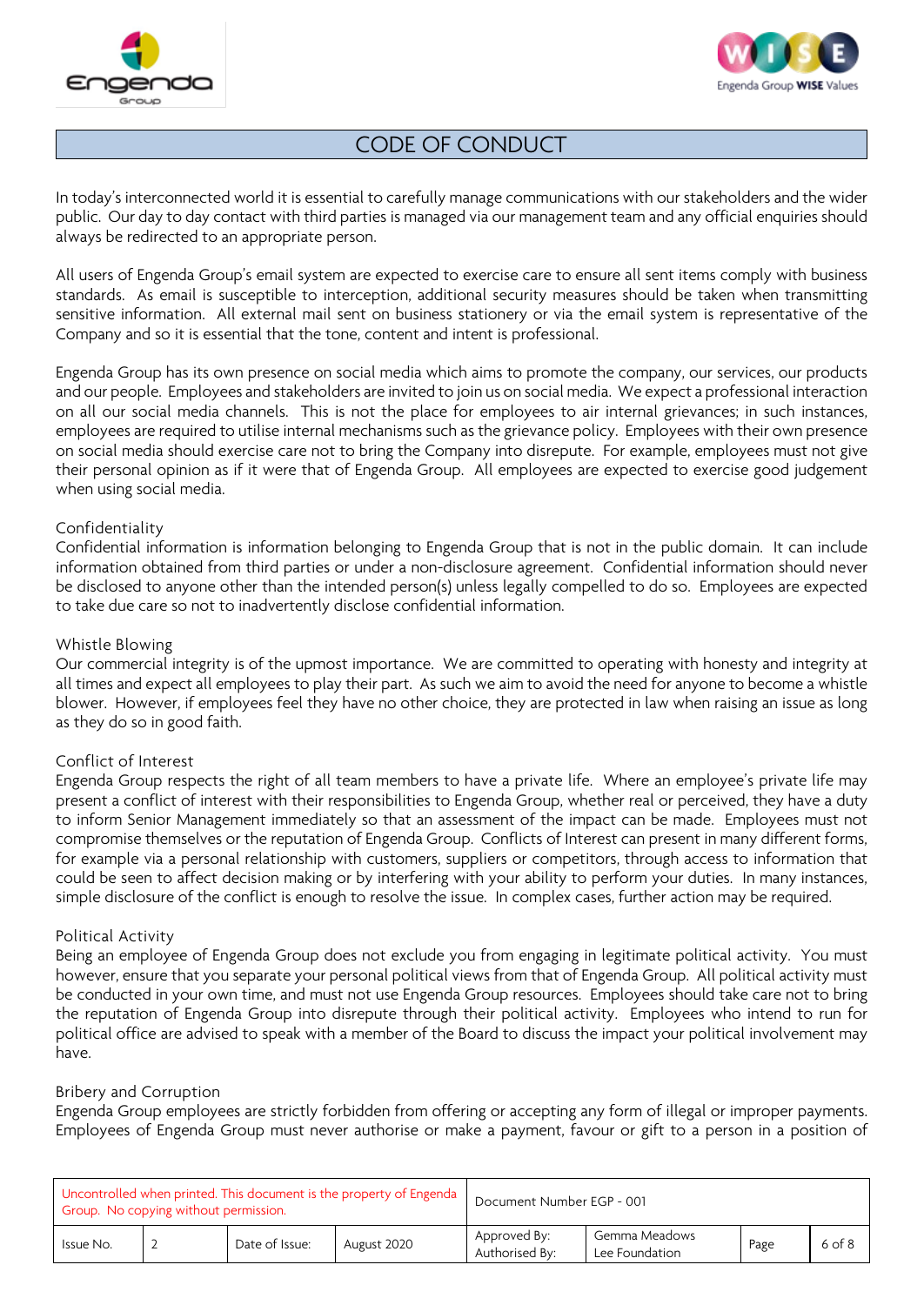



authority, such as a government official, in order to achieve favourable treatment. Engenda Group property or assets must not be used for unlawful purposes.

Our success has come through hard work. We will always operate within the law, and in line with our own mission and values. In most of the countries in which we operate, competition or anti-trust laws define the relationships allowed with competitors, customers, and other third parties. Engenda Group employees must never engage in unethical or illegal activity to gain competitive intelligence. This includes price fixing, arranged market segmentation, monopolistic behaviour or corporate espionage.

Engenda Group will comply with local anti-corruption and anti-trust legislation wherever we operate. Employees who believe they are being coerced to engage in bribery or corruption should report the situation immediately to a member of the Board. Further information can be found in the Engenda Group Anti-corruption and Bribery Policy.

### Illicit Trade

We would like to think Engenda Group is unique. Unfortunately, in today's world counterfeiting is an issue. If you see or suspect someone/something of being counterfeit, for example person(s) passing themselves off as being members of Engenda Group, please report this to a member of Senior Management. If you believe we have been victims of receiving inferior or counterfeit products or goods, please escalate to Senior Management immediately. We expect all employees to be vigilant and not to work with sub-standard products.

### Gifts and Entertainment

Our policy allows for reasonable and appropriate hospitality to be given to and received from third parties for the purposes of establishing or improving business relationships or for marketing Engenda Group. If you are unsure about the validity of a hospitality request or invite, you should raise the issue immediately with a member of the Board.

The giving or receipt of gifts may be appropriate in some circumstances, for example it is customary for token gifts to be given at Christmas time in the UK. In general, the value of the gift should be low and without a cash equivalent, e.g. a desk calendar is likely to be appropriate but a £50 gift card would not. Gifts must never be given with the intent of influencing a third party to obtain or retain a business advantage. All gifts given, must be done so on behalf of Engenda Group, not an individual. A record of all gifts and hospitality given or received must be made for auditing purposes.

### Charity

Charitable donations can only be made with approval of the Managing Director. Engenda Group will only make donations that are legal and ethical under local law. All payments must be made with strict accuracy, through proper channels to ensure a full record it kept. Engenda Group will engage with the local community to ensure our presence is positive. Wherever possible we will interact at a local level to improve the communities we work within.

### Money Laundering

Money laundering involves processing the illegal profits of crime into assets that appear to be of a legitimate origin. We should be vigilant to ensure Engenda Group is not used to launder money. This can be achieved by careful selection and vetting of all business partners. If you have any doubts or queries, please report your thoughts to a member of the Board.

### Tax Evasion

The Board of Directors of Engenda Group will prevent the facilitation of tax evasion under the Criminal Finances Act 2017 by employees and external agents through risk assessment, awareness training, implementation of reasonable prevention methods and appropriate monitoring. All Engenda Group employees are made aware that tax evasion is illegal and that the company is committed to preventing tax evasion. Engenda Group encourages the use of the Whistle blowing procedure if employees feel financial crime is taking place.

| Uncontrolled when printed. This document is the property of Engenda<br>Group. No copying without permission. |  |                |             | Document Number EGP - 001      |                                 |      |                   |  |
|--------------------------------------------------------------------------------------------------------------|--|----------------|-------------|--------------------------------|---------------------------------|------|-------------------|--|
| Issue No.                                                                                                    |  | Date of Issue: | August 2020 | Approved By:<br>Authorised By: | Gemma Meadows<br>Lee Foundation | Page | 7 <sub>of</sub> 8 |  |